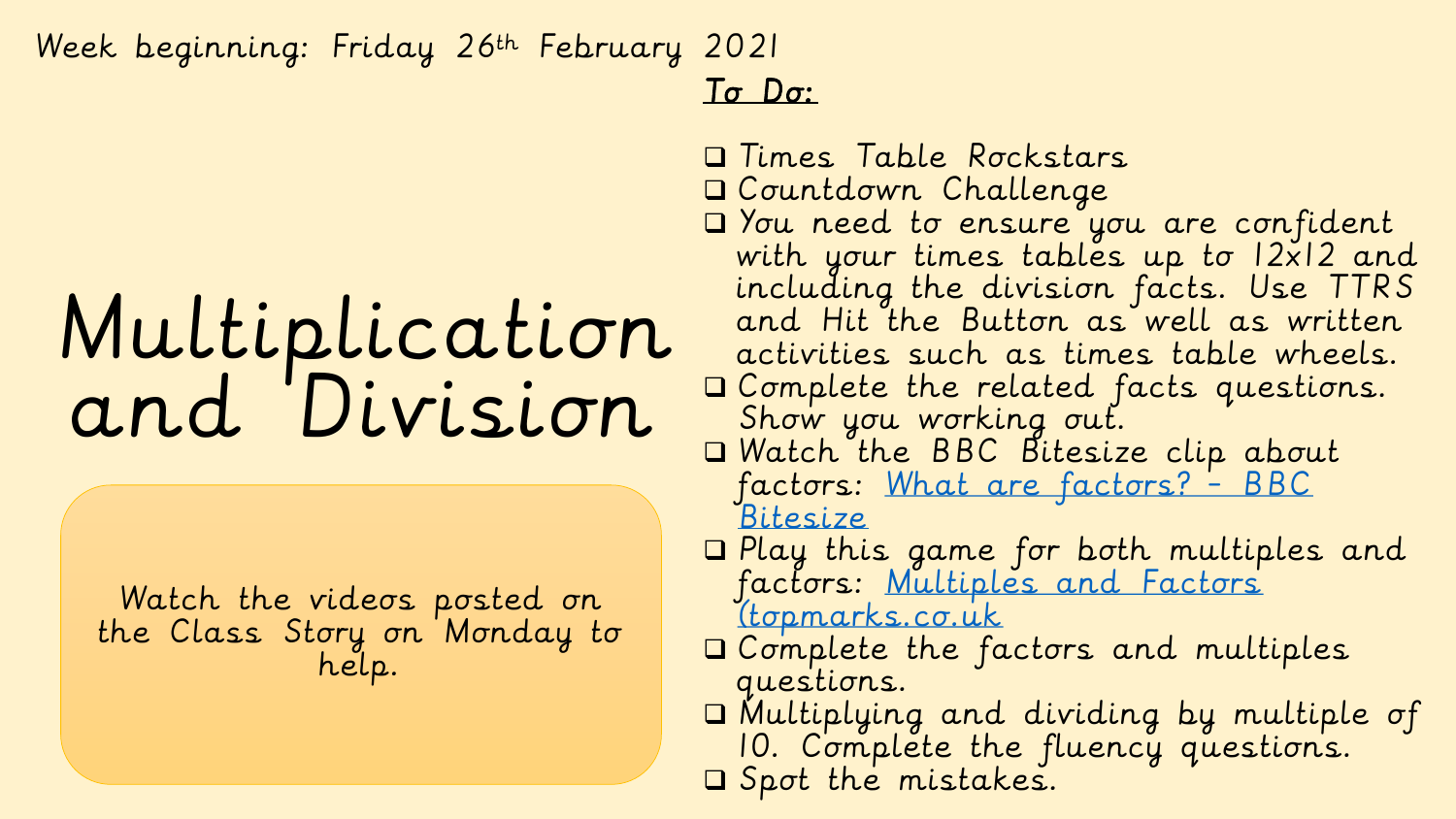Use the numbers at the bottom to get as close to the target number as you can. You can use multiplication, division, addition and subtraction. However, you can only use each number once.



**ADD O SUBTRACT O** MULTIPLY 3 **DIVIDE O** 

You target is 443

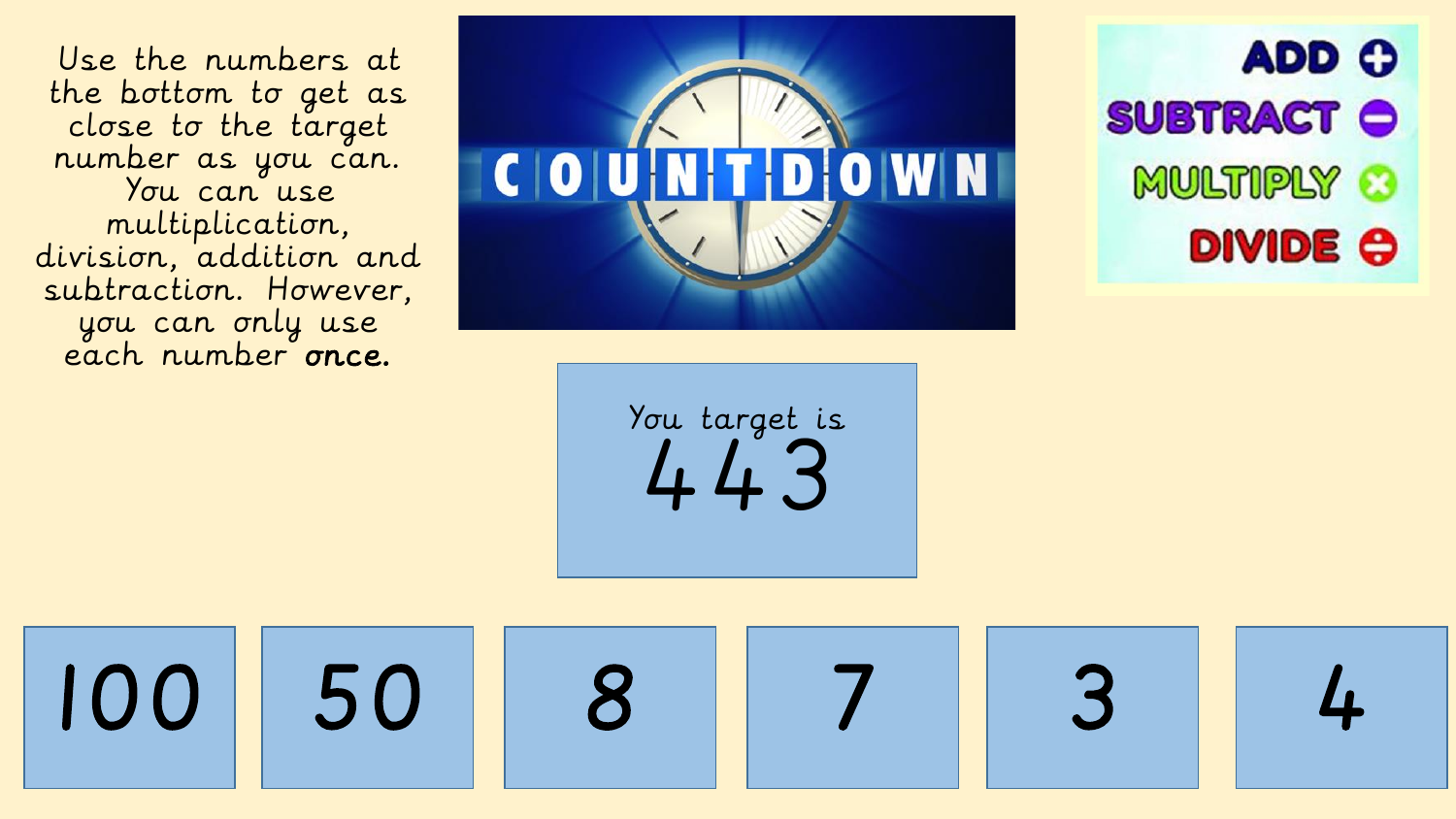LO: I can confidently recall multiplication and division facts for multiplication tables up to 12 x 12.

You need to be confident with your times tables and the division facts.

#### Interactive websites:

TTRS – Times Tables Rock [Stars \(ttrockstars.com\)](https://ttrockstars.com/) Hit the Button - Hit the Button - Quick fire maths [practice for 5-11 year olds](https://www.topmarks.co.uk/maths-games/hit-the-button)  (topmarks.co.uk)



### Playing Cards:

Use an ordinary pack of cards. Choose a times table a select a card at a time to multiply by your chosen times table. You could just select the cards 1 – 12 (use a Jack for 11, Queen for 12).

If you are more confident, split the pack in two and take a card from each pile. Multiply them together in your head.



#### Times Table or Division Wheels:

You do not need to print worksheets for these. Draw a circle and randomly place the numbers 1 – 12 inside it. Decide on a times table you need to work on and then answer the questions clockwise. You could time yourself to try and beat your score.

To work on division, count in that times table and place randomly around the circle. Then divide in a clockwise order.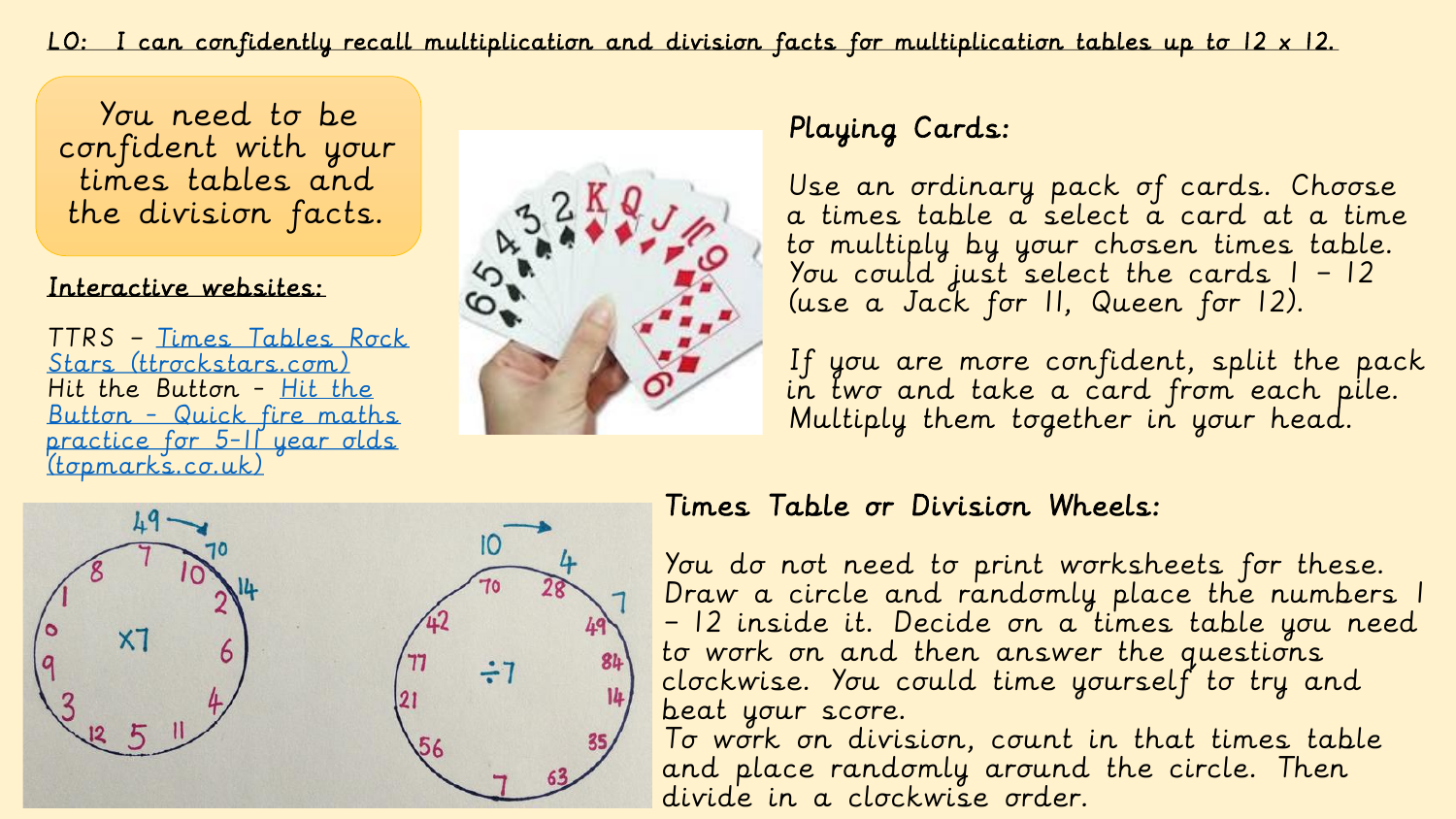Using related facts

Show your working out

| I can use my times table<br>knowledge to help me | Consolidate:       | Core:                | Extend:               |
|--------------------------------------------------|--------------------|----------------------|-----------------------|
| solve $14^\circ \times 9$ :<br>$10^{11}$         | 1) $13 \times 6 =$ | 1) $17 \times 8 =$   | 1) 23 $\times$ 6 =    |
|                                                  | $2) 15 \times 4 =$ | $2)$ $ 9 \times 4 =$ | $2) 26 \times 3 =$    |
| $10 \times 9 = 90$                               | $3)$ 14 x 5 =      | $3) 6 \times 17 =$   | $3) 7 \times 26 =$    |
| $4 \times 9 = 36$                                | 4) 16 $\times$ 3 = | 4) 15 $\times$ 9 =   | $4)8 \times 29 =$     |
| $S\sigma$ 14 x 9 = 126 (90 + 36)                 | $5)$ 14 x 4 =      | $5) 8 \times 16 =$   | $5)9 \times 26 =$     |
|                                                  | 6) $5 \times 13 =$ | 6) $18 \times 9 =$   | 6) 24 $\times$ 6 =    |
| $19 \times 5 =$                                  | $7) 6 \times 16 =$ | $7)9 \times 17 =$    | $7)$ 31 $\times$ 3 =  |
| $I$ know 20 $\times$ 5 = 100                     | $8) 2 \times 16 =$ | $8)$ 21 x 6 =        | $8) 29 \times 6 =$    |
| $\text{So}$ 19 x 5 is one less 5.                | $9) 4 \times 13 =$ | $9) 8 \times 22 =$   | $9) 32 \times 5 =$    |
| $100 - 5 = 95$                                   | $10)5 \times 15 =$ | $10)$ 23 x 5 =       | $10)$ 7 $\times$ 27 = |

Choose either consolidate, core or extend.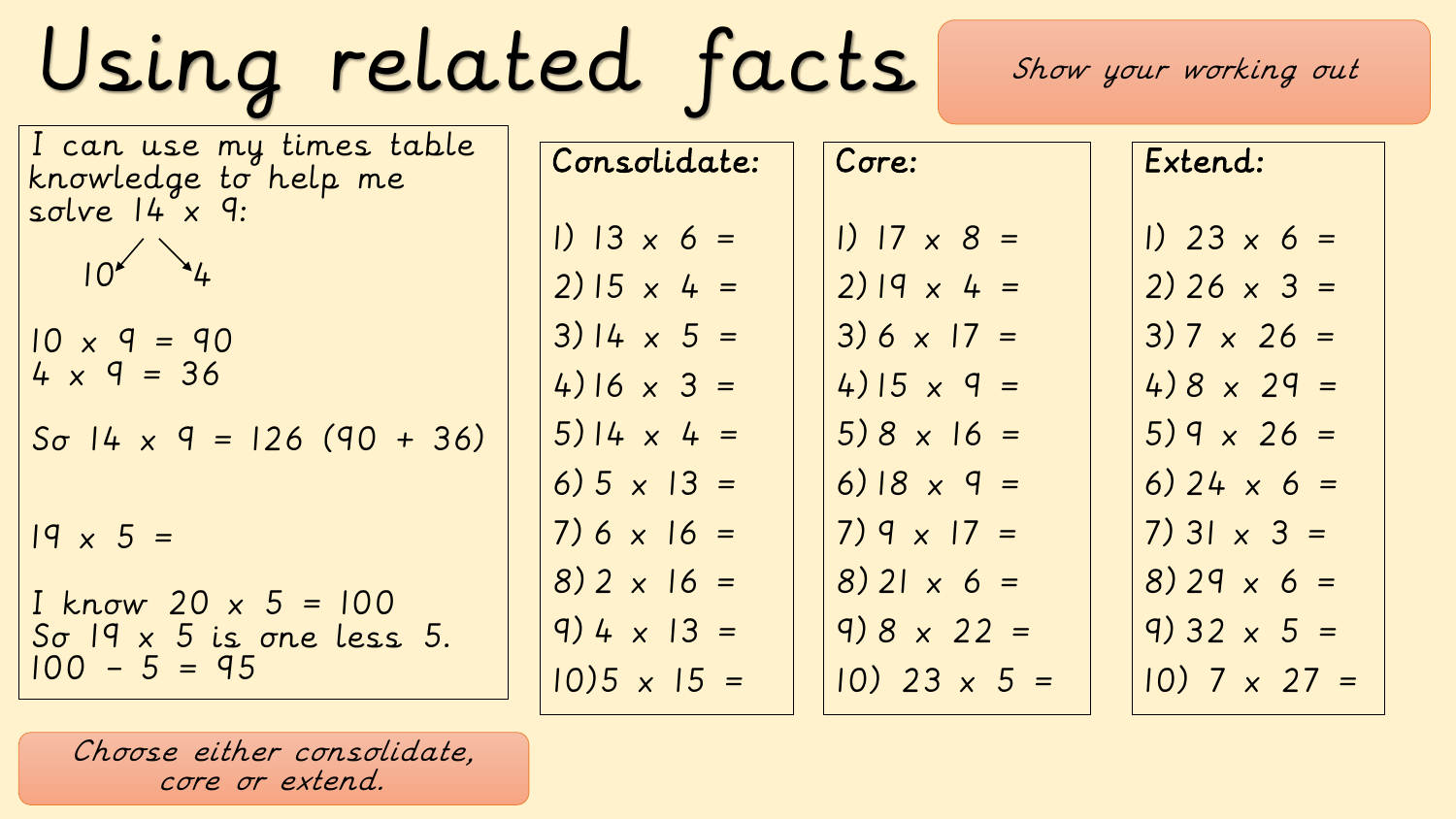

Watch the BBC Bitesize clip about factors: [What are factors? -](https://www.bbc.co.uk/bitesize/topics/zfq7hyc/articles/zp6wfcw) BBC Bitesize

Play this game for both multiples and factors: [Multiples and Factors \(topmarks.co.uk](https://www.topmarks.co.uk/maths-games/multiples-and-factors)

lask I: Create factor bugs for the numbers 24, 32 and 18.

Task 2: Write down 4 multiples each for 24, 32 and 18.

Task 3: Place these words in the correct place on the example below.

 $\times$  3



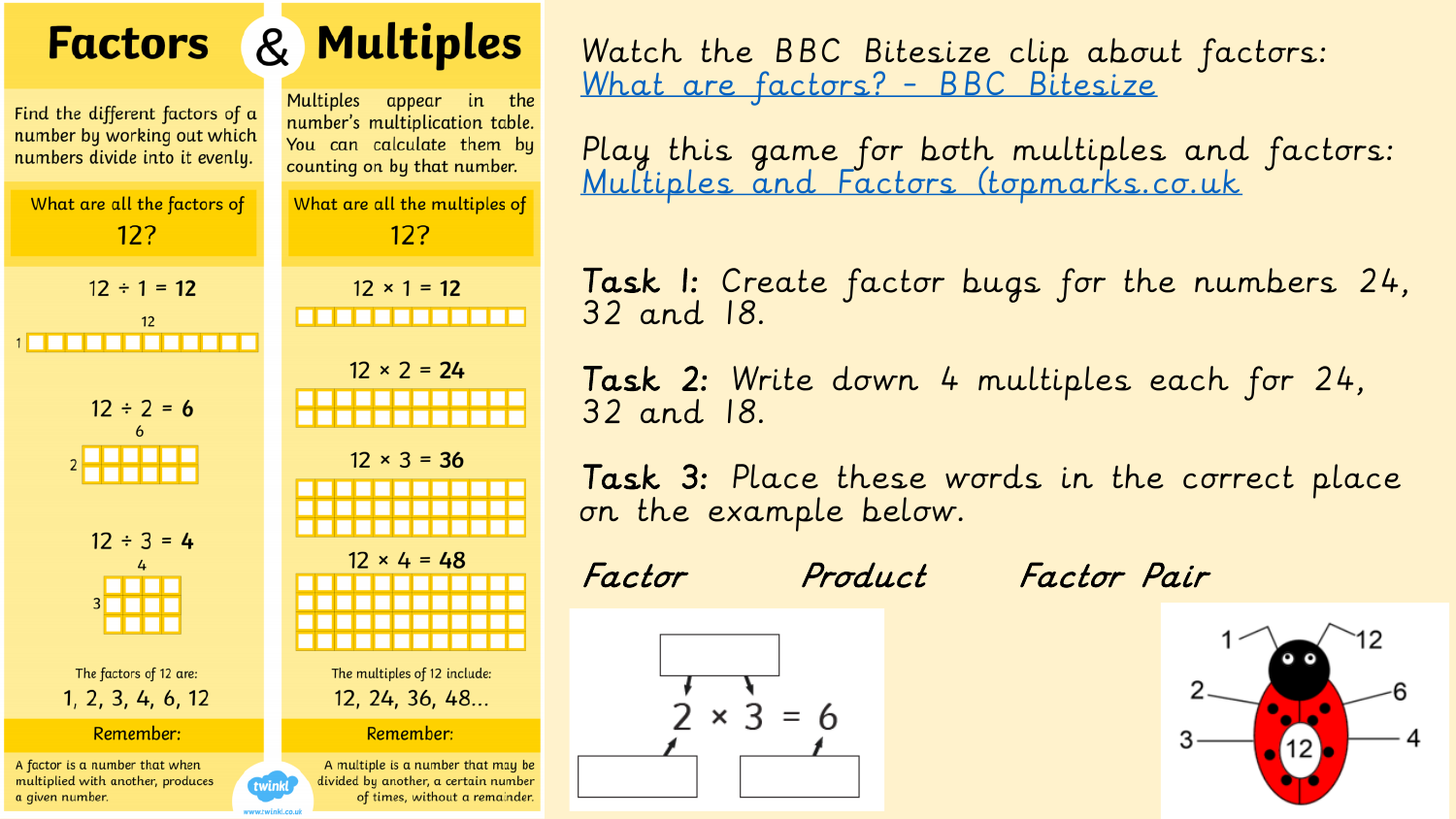CONSOLIDATE: I am thinking of a number. What is it? It has a digit sum of 6 and is less then 50. It is a multiple of 6 and 8. 4 and 6 are factor pairs of this number.

CORE: There are three numbers between 25 and 45 that have 8 factors. Use these clues to identify each number then list all 8 factors of each number that you have found.

1) I am a multiple of 5 and one of my factors is 4. 2) I have four tens and one of my factors is 7. 3) One of my factors is 10.

EXTEND: There are three numbers between 0 and 100 that have 12 factors. Use these clues to identify each number then list all 12 factors of each number that you have found.

1) I am a multiple of 10 that is less than 75. One of my factors is 6. 2) I have a digit sum of 12 but I am not 39 or 48. 3) I am a multiple of 8. 4) I have nine tens and one of my factors is 12. 5) I am between 85 and 100.

Choose either consolidate , core or extend.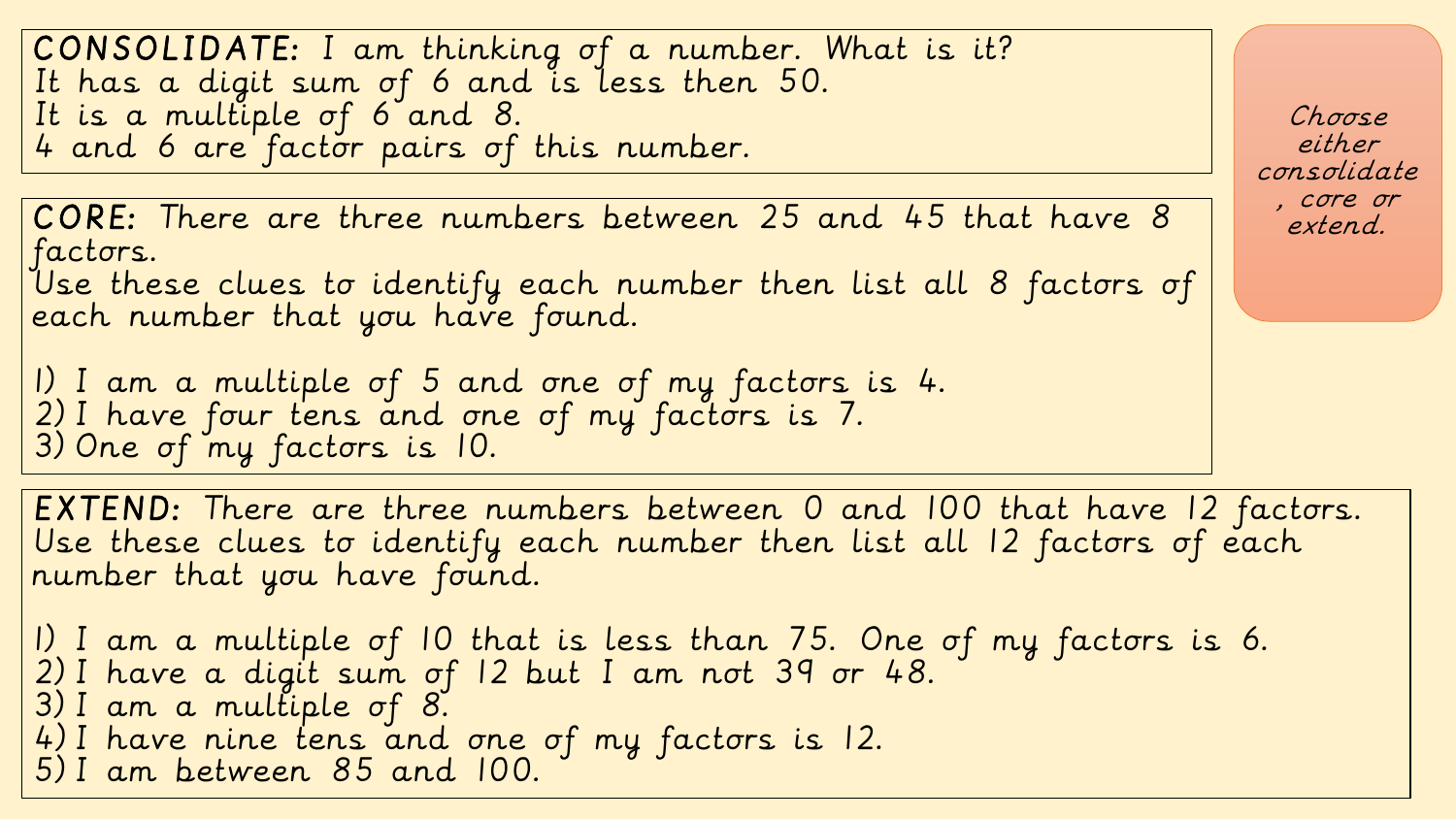| Multiplying and Dividing by 10, 100 and 1000                                                                                                                                                                                                                                          |                    |                                                                                    |         |                              | Consolidate:                                          | Core:                                                                                                                                                                                                                                     |      |                                                                                                                       |                                                                                                                            |
|---------------------------------------------------------------------------------------------------------------------------------------------------------------------------------------------------------------------------------------------------------------------------------------|--------------------|------------------------------------------------------------------------------------|---------|------------------------------|-------------------------------------------------------|-------------------------------------------------------------------------------------------------------------------------------------------------------------------------------------------------------------------------------------------|------|-----------------------------------------------------------------------------------------------------------------------|----------------------------------------------------------------------------------------------------------------------------|
| 10 000                                                                                                                                                                                                                                                                                | 1000               | 100                                                                                | 10      |                              | 10                                                    | 100                                                                                                                                                                                                                                       | 1000 | $1)$ 435 x 10 =<br>$2) 520 \div 10 =$<br>$3)$ 48 x 100 =<br>4) $3620 \div 10 =$<br>$5)$ 4600 ÷ 100 =                  | 1) $4682 \times 10 =$<br>$2)$ 4637 ÷ 10 =<br>$3) 743 \div 100 =$<br>4) $4736 \div 100 =$<br>5) 3.49 $\times$ 10 =          |
| X 10<br>X 100<br>X 1000                                                                                                                                                                                                                                                               | <b>Multiplying</b> | digits move LEFT 1 space<br>digits move LEFT 2 spaces<br>digits move LEFT 3 spaces |         | ± 10<br>$\div$ 100<br>± 1000 |                                                       | <b>Dividing</b><br>digits move RIGHT 1 space<br>digits move RIGHT 2 spaces<br>digits move RIGHT 3 spaces                                                                                                                                  |      | 6) 64 $\times$ 100 =<br>$7)$ 46 ÷ 10 =<br>$8)$ 7.2 $\times$ 10 =<br>$9)$ 482 ÷ 10 =<br>$ 0\rangle$ 12.4 $\times$ 10 = | 6) $345.4 \times 100 =$<br>$7) 0.02 \times 1000 =$<br>$8)$ 2341 ÷ 1000 =<br>$9)$ 564.5 ÷ 1000 =<br>$10)3.42 \times 1000 =$ |
| You can use a place<br>value grid to help<br>FLUENCY:<br>you with multiplying<br>and dividing<br>Choose<br>numbers by a<br>either<br>multiple of ten. You<br>consolidate,<br>can draw these in<br>core or<br>your book or on<br>extend.<br>paper, just like we<br>would do in school. |                    |                                                                                    | Extend: | 2) $67 \div \_ = 0.67$       | 1) $435 \times \_ = 43500$<br>$5)$ 45363 ÷ _ = 45.363 | 6) $0.0345 \times \_ = 34.5$<br>7) $745 \div \_ = 7.45$<br>$8)$ 67854 ÷ __ = 678.54<br>3) $567 \div \underline{\hspace{1cm}} = 0.567$ 9) $0.062 \times \underline{\hspace{1cm}} = 620$<br>4) $0.023 \times$ = 2.3 10) $5748 \div$ = 5.748 |      |                                                                                                                       |                                                                                                                            |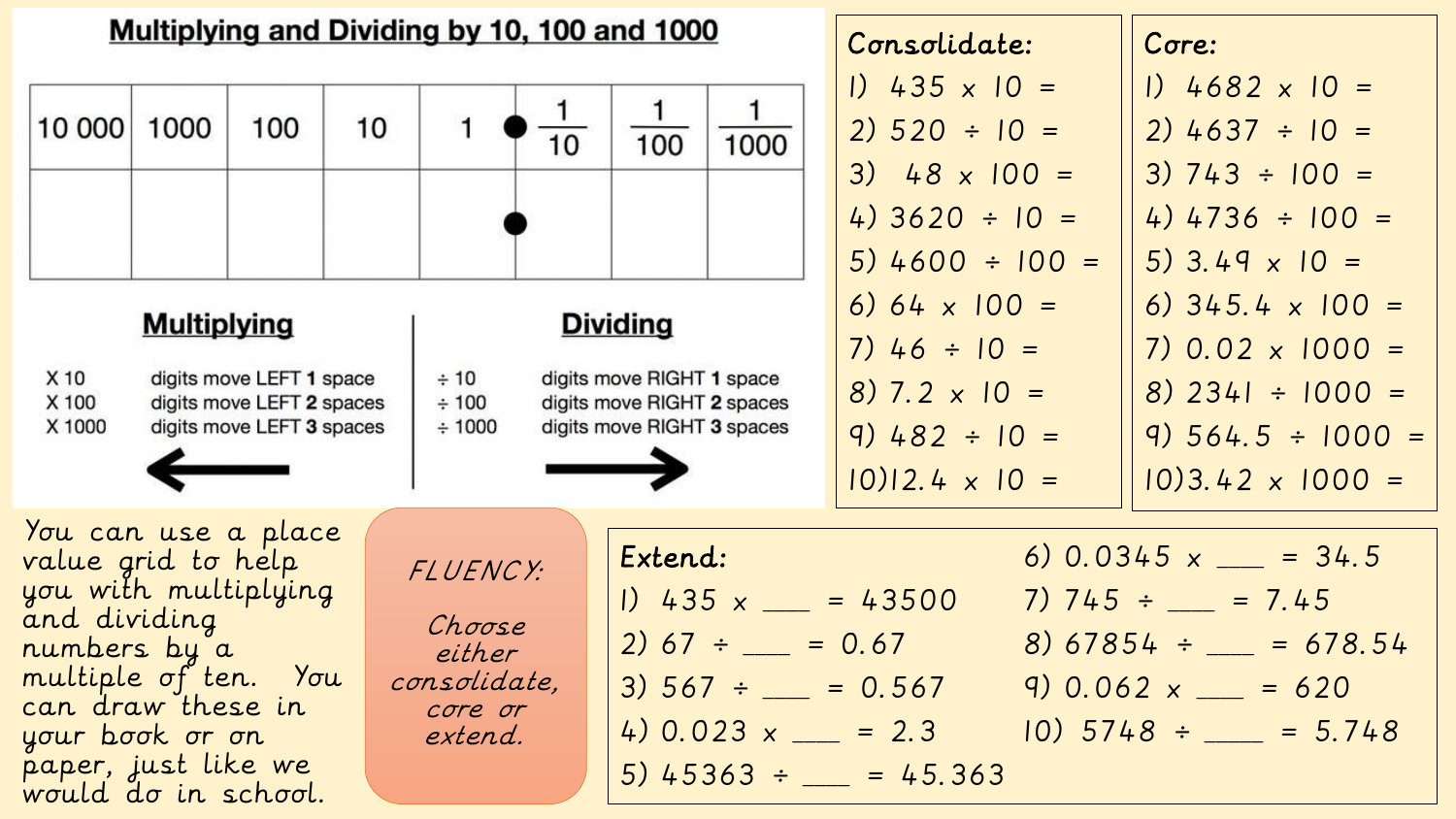# Spot the mistakes

Some of these questions are incorrect but some of them or extend. are correct. Find the mistakes and correct them.

Choose either consolidate, core

|                            |                           | EXTEND:                            |
|----------------------------|---------------------------|------------------------------------|
| CONSOLIDATE:               | CORE:                     | $1)$ 212 ÷ 100 = 2.12              |
| $1)$ 34 $\times$ 10 = 340  | $1) 6 \div 100 = 0.06$    | $2)$ 212 $\times$ 10 = 2120        |
| $2) 0.6 \times 10 = 60$    | $2)$ 34 ÷ 100 = 0.034     | $3) 500 \div 100 = 5$              |
| $3) 5.7 \times 10 = 57$    | $3) 5.7 \div 100 = 0.057$ | $(4)$ 71 000 $\times$ 10 = 710 000 |
| 4) 0.003 $\times$ 10 = 0.3 | $(4)$ 0.3 ÷ 100 = 0.03    | $5)$ 34.91 ÷ 100 = 0.349           |
| $5)8900 \times 10 = 890$   | $5)8900 \div 100 = 89$    | $6) 50.3 \div 100 = 0.5003$        |
| 6) 902 $\times$ 10 = 9200  | $(6)$ 902 ÷ 100 = 0.92    | $7) 0.05 \times 10 = 5$            |
| $7) 50.3 \times 10 = 503$  | $7)$ 8.03 ÷ 100 = 0.083   | $8)9.09 \times 10 = 99$            |
| $8) 0.52 \times 10 = 52$   | $8)$ 9.09 ÷ 100 = 0.099   | $9)$ 34.91 $\times$ 10 = 349.1     |
| $9) 8.03 \times 10 = 80.3$ | $9)$ 71 000 ÷ 100 = 71    | $10)520 \div 100 = 5.2$            |